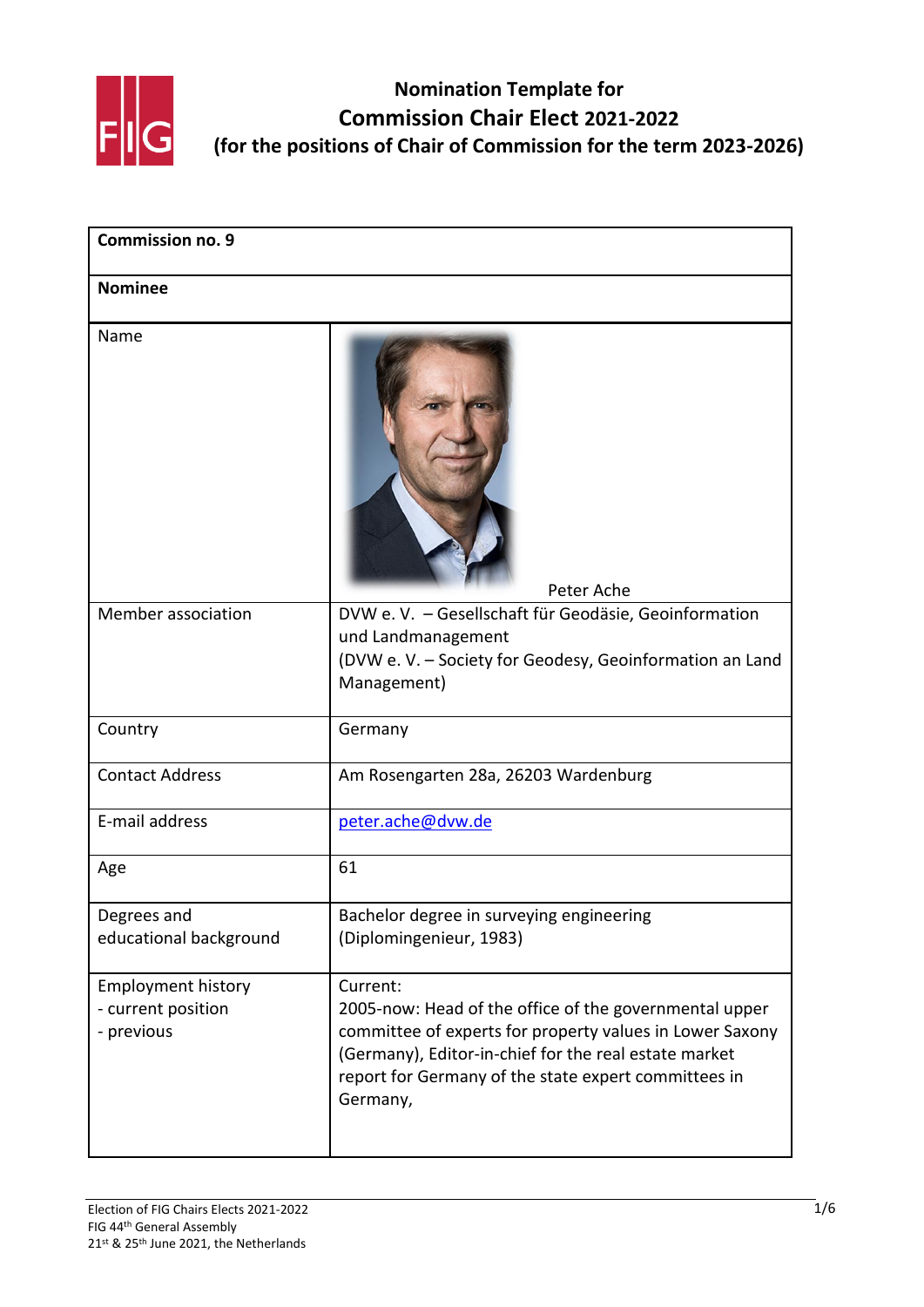

|                                               | Previous:                                                                                                                                                                                                                                                                                                                                                                                                                                                                                                                                                                                                                                                                                                                                                                                                                                                                                                          |
|-----------------------------------------------|--------------------------------------------------------------------------------------------------------------------------------------------------------------------------------------------------------------------------------------------------------------------------------------------------------------------------------------------------------------------------------------------------------------------------------------------------------------------------------------------------------------------------------------------------------------------------------------------------------------------------------------------------------------------------------------------------------------------------------------------------------------------------------------------------------------------------------------------------------------------------------------------------------------------|
|                                               | 2001-2005: Head of a local land office<br>1999-2001: Project manager for building land<br>development in a private company<br>1996-1999: Head of office of a district committee<br>of valuation experts for real estate and deputy<br>chair of a local governmental committee of expert<br>valuers.<br>1993-1996: Head of office of a district committee<br>of valuation experts for real estate.<br>1987-1993: Engineer in cadastre-surveying field<br>service in various districts<br>1991: Advisory activities in the Ministry of the<br>Interior in Saxony-Anhalt in cases of personal<br>management, procurements and training matters<br>of surveying and cadastre engineers                                                                                                                                                                                                                                 |
| Positions of trust<br>- current<br>- previous | Current:<br>2019-now: Chair of the working group "Real Estate<br>Valuation" DVW e. V. - German Association for<br>Geodesy, Geoinformation and Land Management.<br>2020-now: Chair of a working group "Analysis of<br>the impact of social restrictions / governmental<br>advancements on building land prices" in Germany<br>by call of the Federal Ministry of the Interior,<br><b>Building and Community</b><br>2009-now: increase the quality of governmental<br>real estate reports to full transparency,<br>completeness and usability on district level, federal<br>state level and state level.<br>2007-now: Member of various working groups for<br>the further development of transparency on the<br>German real estate market.<br>As a volunteer in other fields:<br>2018-now: Permanent advisory member and<br>honorary chair of a district sport association with<br>about 50.000 members<br>Previous: |
|                                               | 2019: Member of Working Groups of the Federal<br>Ministry of the Interior, Building and Community in                                                                                                                                                                                                                                                                                                                                                                                                                                                                                                                                                                                                                                                                                                                                                                                                               |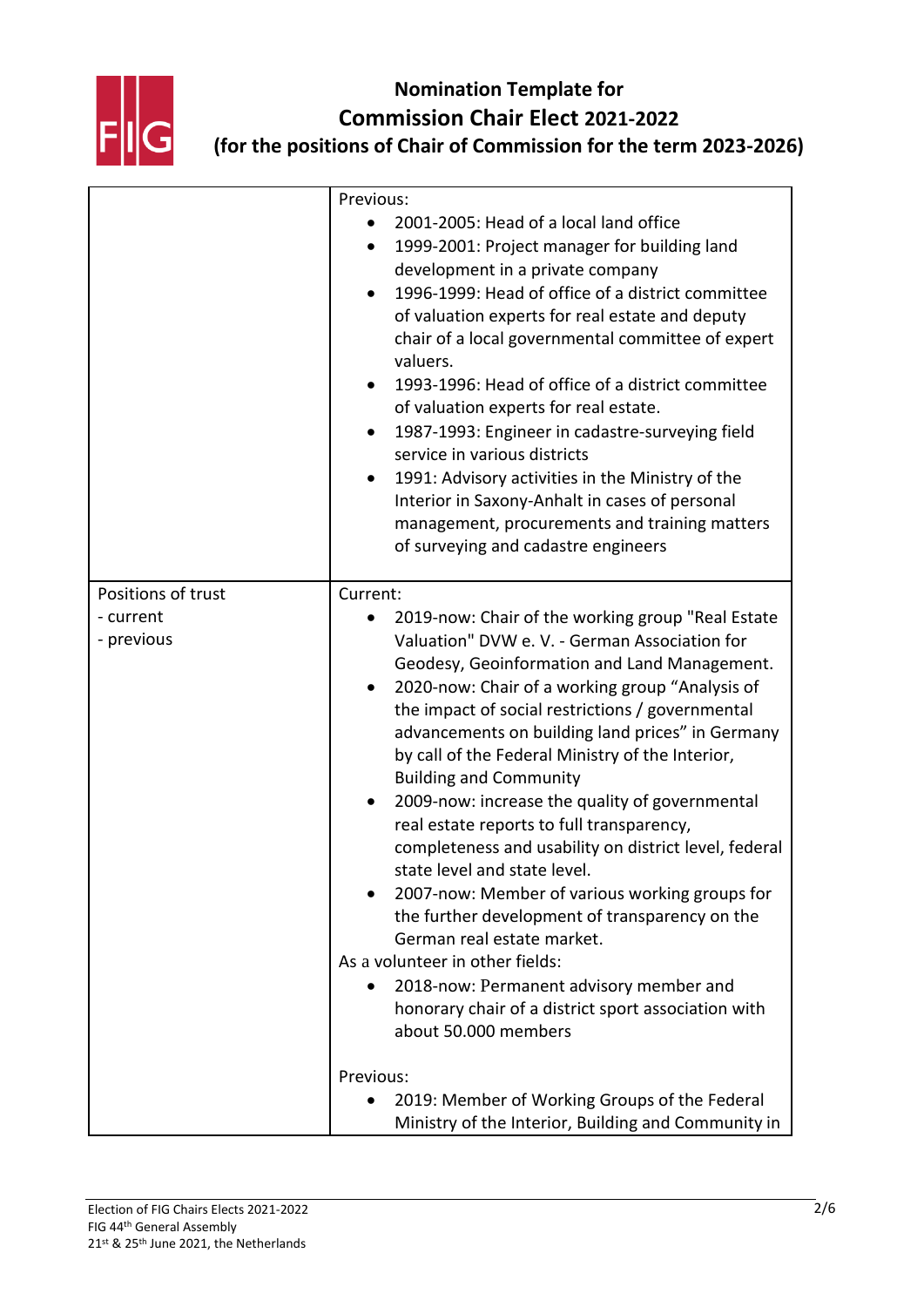

|                                                                                   | case of the German governmental housing strategy<br>working for the German building Land Commission<br>2017-2018: Lead management and Editor-in-chief<br>of first and second nationwide report about<br>"Renewing of the Structure of factual submarkets<br>on commercial real estate"<br>2015-2018: Member of the working group "Real<br>Estate Valuation" of DVW e.V.<br>2007/2008: Conception of statewide governmental<br>data collecting and analyzing methods for<br>implementing a 2-year nationwide real estate<br>report for all submarkets<br>2006/2007: Conception and realizing the<br>implementation of a house price calculator on<br>governmental context for tax appraisal and public<br>use |
|-----------------------------------------------------------------------------------|--------------------------------------------------------------------------------------------------------------------------------------------------------------------------------------------------------------------------------------------------------------------------------------------------------------------------------------------------------------------------------------------------------------------------------------------------------------------------------------------------------------------------------------------------------------------------------------------------------------------------------------------------------------------------------------------------------------|
|                                                                                   | As a volunteer in other fields:<br>2004-2018: Chair of a district sport association<br>2001-2004: Responsible for international affairs of<br>the federal state sport association of lower saxony<br>in Germany<br>1997-2001: Member of the financial committee of<br>the federal state sport association of lower saxony<br>1992-1996: Deputy Chair of the youth department<br>of the federal state sport association                                                                                                                                                                                                                                                                                       |
| Positions in FIG<br>- current<br>- previous                                       | German national contact person for commission 9                                                                                                                                                                                                                                                                                                                                                                                                                                                                                                                                                                                                                                                              |
| Other activities in FIG                                                           | None                                                                                                                                                                                                                                                                                                                                                                                                                                                                                                                                                                                                                                                                                                         |
| Field of surveying discipline                                                     | Cadastre, Land Management and Real Estate Valuation                                                                                                                                                                                                                                                                                                                                                                                                                                                                                                                                                                                                                                                          |
| <b>Nominees Statement:</b>                                                        |                                                                                                                                                                                                                                                                                                                                                                                                                                                                                                                                                                                                                                                                                                              |
| Why I want to be a<br><b>Commission Chair and what I</b><br>would like to achieve | Land Management and Real Estate Valuation are twins<br>and key-factors of live quality all over the world. To work<br>on it, is part of increasing a better state of live for our<br>children.                                                                                                                                                                                                                                                                                                                                                                                                                                                                                                               |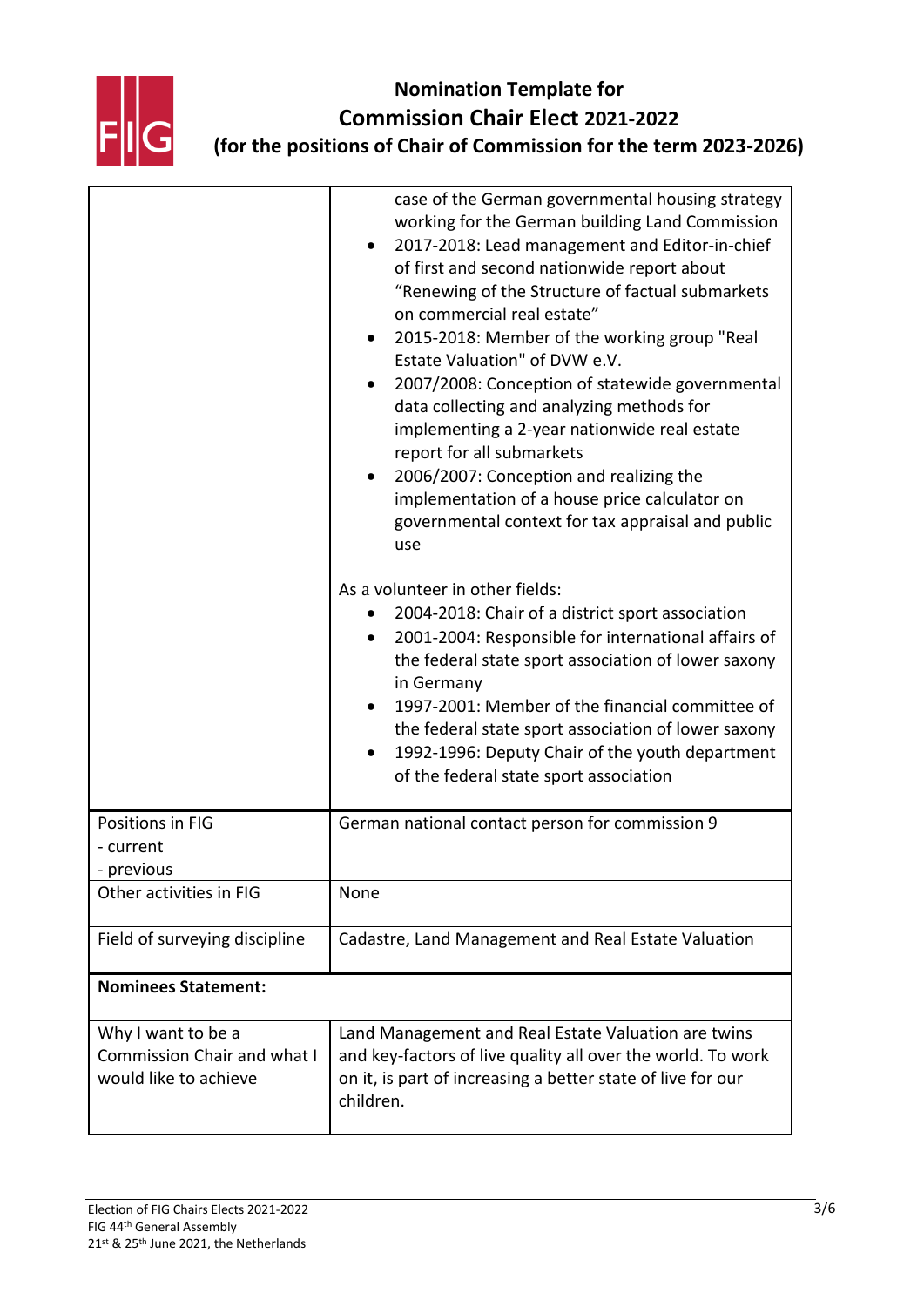

|                                                                                       | My personal aim is to work for transparency on real estate<br>prices coming from a concrete market and not so much<br>from theoretical considerations. My idea behind this is,<br>that concrete numbers and independent analyzes prevent<br>fake news.                                                                                                                                                                                                                                                                                                                                                                                                                                                                                                                           |
|---------------------------------------------------------------------------------------|----------------------------------------------------------------------------------------------------------------------------------------------------------------------------------------------------------------------------------------------------------------------------------------------------------------------------------------------------------------------------------------------------------------------------------------------------------------------------------------------------------------------------------------------------------------------------------------------------------------------------------------------------------------------------------------------------------------------------------------------------------------------------------|
|                                                                                       | Property has an outstanding importance of the quality of<br>living and working, the transparency of its market is of<br>particular importance. The more transparent the real<br>estate market is and the more respected analysts and<br>professionals are heard, the more difficult is Corruption,<br>money laundering and white-collar crime. Banks reduce<br>the risks of mortgage lending, the safer the development<br>of property values can be, and the risks of a financial crisis<br>are reduced if investors (the private person also as the<br>professional investor) can be sure that the price of a<br>property is not completely off the market. In addition,<br>governments can use the data to make funding decisions<br>for reducing soaring real estate prices. |
|                                                                                       | My conclusion is that one of the main points is the<br>transparency of the real estate markets and (nowadays<br>more and more) its data. With that it is coming up, that it<br>is important for our association to be heard as<br>professionals with huge experience in working with spatial<br>data. The geodetic experts did always work in the field of<br>land and its data and I want to improve the geodesists'<br>position in the sector of connecting real estate sales-,<br>price- and object data for a better transparency of the<br>property market.                                                                                                                                                                                                                 |
| What I can offer to FIG in<br>support of the aims and<br>objectives of the Commission | A transparent real estate market depends on good data<br>and good human experiences on all geographic levels. As a<br>part of the geodesy community, I can provide my<br>expertise in handling real estate data and my knowledge<br>in real estate valuation. As an experienced manager - in<br>governmental, private and nonprofit organizations - I<br>would like to bring together the knowledge of the<br>member organizations to develop concrete and practical<br>steps to contribute the transparency of the real estate<br>markets in the countries. One of the main goals should be<br>an unconditional learning from each other.                                                                                                                                       |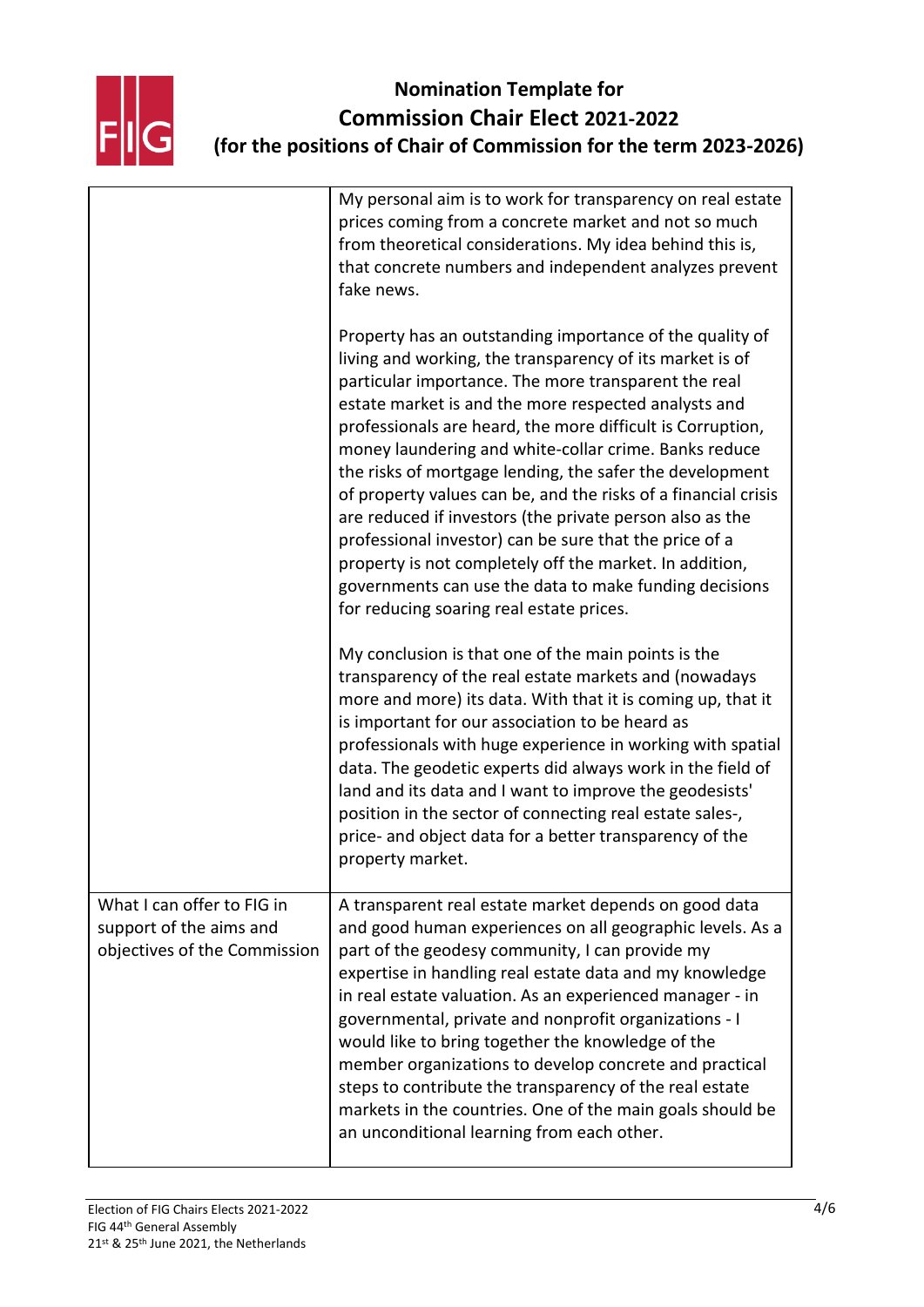

# **Nomination Template for Commission Chair Elect 2021-2022**

**(for the positions of Chair of Commission for the term 2023-2026)**

|                                     | With this I offer:                                                                                                                                                                                                                         |
|-------------------------------------|--------------------------------------------------------------------------------------------------------------------------------------------------------------------------------------------------------------------------------------------|
|                                     | Strong experience                                                                                                                                                                                                                          |
|                                     | in working on real estate data,                                                                                                                                                                                                            |
|                                     | in real estate analytic skills and methods on all                                                                                                                                                                                          |
|                                     | spatial levels,                                                                                                                                                                                                                            |
|                                     | in working in NGOs and in volunteered working                                                                                                                                                                                              |
|                                     | groups,                                                                                                                                                                                                                                    |
|                                     | in communicating with young people and motivate<br>them to expand their knowledge on international                                                                                                                                         |
|                                     | levels,                                                                                                                                                                                                                                    |
|                                     | in communication with representatives of                                                                                                                                                                                                   |
|                                     | governmental officials in cases of offering                                                                                                                                                                                                |
|                                     | experience and knowledge,                                                                                                                                                                                                                  |
|                                     | my network in international and national levels.                                                                                                                                                                                           |
| My key skills                       | I am very experienced in communication skills, have a                                                                                                                                                                                      |
|                                     | good knowledge and comprehensive experience in                                                                                                                                                                                             |
|                                     | analytic methods for real estate and a good empirical                                                                                                                                                                                      |
|                                     | knowledge.                                                                                                                                                                                                                                 |
|                                     | I have good experience with leading working groups in                                                                                                                                                                                      |
|                                     | nonprofit organizations, in governmental and in private<br>environments.                                                                                                                                                                   |
|                                     | I have a long-term experience in German system of<br>governmental expert boards of real estate valuation,<br>international experience over more than 20 years in<br>NGOs, and an extensive network on national and<br>international level. |
|                                     |                                                                                                                                                                                                                                            |
|                                     | Native language: German                                                                                                                                                                                                                    |
|                                     | Fluent language: English                                                                                                                                                                                                                   |
| Any other general comments          | $\cdot$ /.                                                                                                                                                                                                                                 |
|                                     |                                                                                                                                                                                                                                            |
| <b>Nominator</b>                    |                                                                                                                                                                                                                                            |
| Name of member Association          | DVW e. V. German Association for Geodesy,                                                                                                                                                                                                  |
|                                     | Geoinformation and Land Management.                                                                                                                                                                                                        |
|                                     |                                                                                                                                                                                                                                            |
| Name and title of contact<br>person | Prof. Dr. Hansjörg Kutterer, President of DVW e. V.                                                                                                                                                                                        |